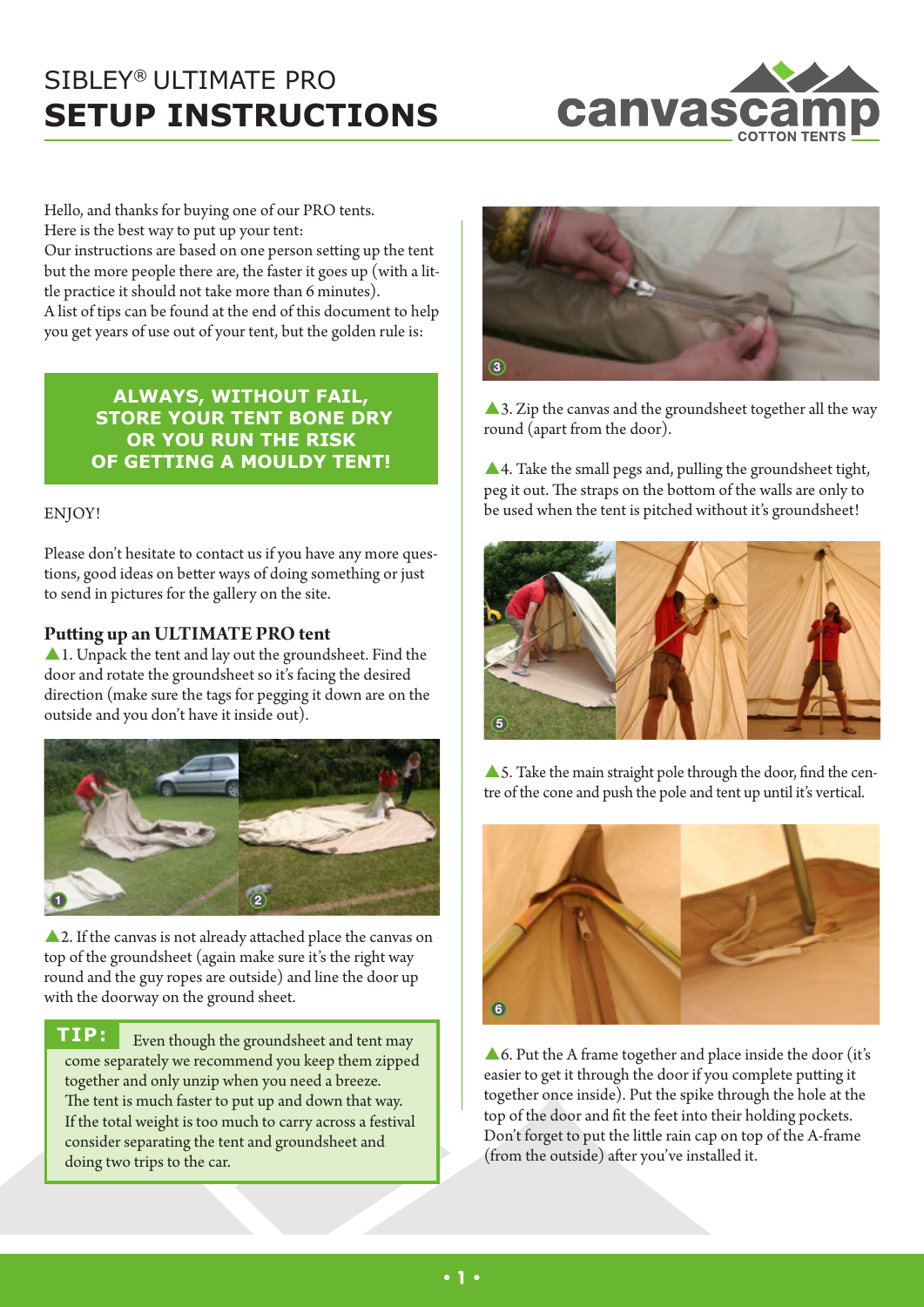



 $\triangle$  7. Zip the door shut and attach the first guy rope above the door using the large pegs. Then attach the rest of the guy ropes around the whole tent without putting any of them under too much tension.

NB:

- All the guy ropes need to follow the lines of the seamsin the roof.
- Adjust the guy rope slider so you have approx 50cm of loop to the peg - this allows adjustment in both directions.

• It is important to make sure the PRO Tent stays symmetrical and that the tension is evenly spread.



 $\triangle$  8. Once all the pegs are in, adjust the guy ropes to create the desired tension.

By doing it this way, and following the seam lines, your PRO Tent will look like this: perfect and without creases.

# JOB DONE !!!

**TIP:** If the door seems too tight, move the two guy ropes either side of the door in towards the middle of the door to relieve some tension.

## **Walls up?**

If it's a hot day there is nothing better than rolling the walls up and letting the breeze brush over you. You can roll up the whole tent or just a section.

Simply unzip the section you want to pull up, roll the wall up from the inside and tie using the strings provided.



### **How to pack up a PRO Tent & get it back into its bag!**

Here are some tips on packing up your PRO Tent after use.

As stated all over the set up instructions, it is VITAL that your PRO Tent is stored bone dry otherwise it will get attacked by mould. Its fine taking it down damp, however you MUST ensure you hang it up to dry within 24 hours. You don't have to set the tent up again, just hang it on a washing line, over a car or over some chairs. Basically, it just needs some air.

This is how to get your tent back in the bag without hassle: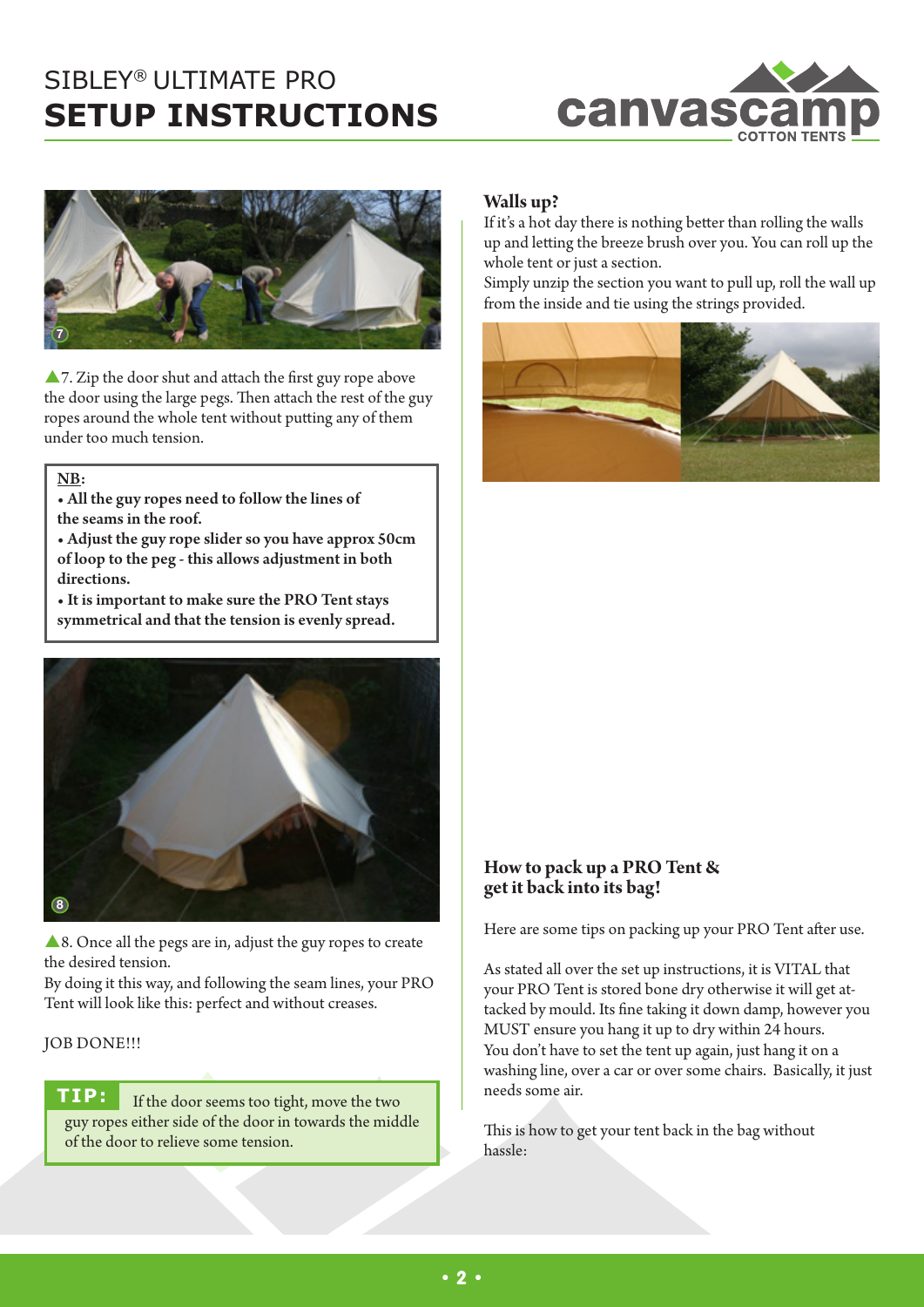

 $\blacktriangle$  1. Take all the poles and pegs out of the tent whilst keeping the canvas off the grass - this helps keep your tent clean and grass stain free.



Without standing on the canvas, fold half of the tent over so you have a half moon with the groundsheet facing up.

▲ 2. Let that half of the groundsheet dry out and you might want to wipe off any mud or worm casks. If it's not a dry day you'll need to dry the tent out when you get home. The idea is that you always have canvas touching canvas and groundsheet touching groundsheet so even if the tent is wet you avoid stains. Once the condensation has dried off you need to flip the half moon over so the other half of the groundsheet can also dry out.

(We find it's a good idea to move the tent off it's original spot to avoid putting the condensation back onto the first half)

▲3. Once the whole tent is dry you now need to fold the half moon over on itself again and again so you end up with a strip the width of the tent bag. The best way to do this is to put the bag at the top of the tent and use it as a template to get the right width.



4. Now fold the strip in half and place the pole bag and peg bag at one end. Roll the whole thing into

a tight bundle using the ties to secure the tent as a roll. Last but not least, lift one end and slip the bag over the tent. Bingo - you've done it!

Enjoy your PRO Tent, and remember: please only store it bone dry.

Many thanks, and feel free to call us if you get stuck.

### **Other info:**

Cotton shrinks when wet, making itself waterproof when it rains.

The first time your tent gets wet it may leak a little, don't worry - THIS IS TOTALLY NORMAL!!

Once it dries out for the first time that shrinkage closes up any little holes to ensure it won't happen again.

The canvas has been impregnated to protect it from dirt, ultraviolet radiation and fungus. This makes it mould resistant but not mould proof.

If the canvas remains damp in a place where mould can grow, eventually mould will grow. If you put your tent up in a damp corner of the garden next to a hedge or under a tree long term it will eventually get mouldy (as would a car or anything left there). Therefore, it's worth considering the right spot that has some ventilation as mould is not covered by the manufacturer's warranty.

#### **Advantages of a cotton canvas tent:**

- $\triangle$  Strong
- $\blacktriangle$  Breathing and humidity regulating

#### **Disadvantages of a cotton canvas tent:**

- $\triangle$  Dries slowly
- $\blacktriangle$  Sensitive for dirt and fungus

#### **Maintenance:**

- The cotton must be bone dry before storing the tent.
- Never keep the tent stored away wet for longer than two days otherwise fungus can affect the canvas which will then create permanent little, black dots.

• The canvas has been impregnated with anti-fungi and made waterproof that is effective for up to 4 to 6 months of use. Once you have passed this period of camping you will need to re-proof the fabric in order to keep your tent as new.

• Maintenance starts when setting up your PRO Tent. If a PRO Tent has not been set up correctly uneven forces will pull on the canvas. This could eventually lead to damage. To ensure your tent stays set up correctly daily guy rope maintenance is necessary.

• It is in your interest to keep the canvas as clean as possible and remove stains as soon as they appear. Dust and dried mud is best removed once the canvas is dry by brushing with a clean hard brush like a floor scrubbing brush.